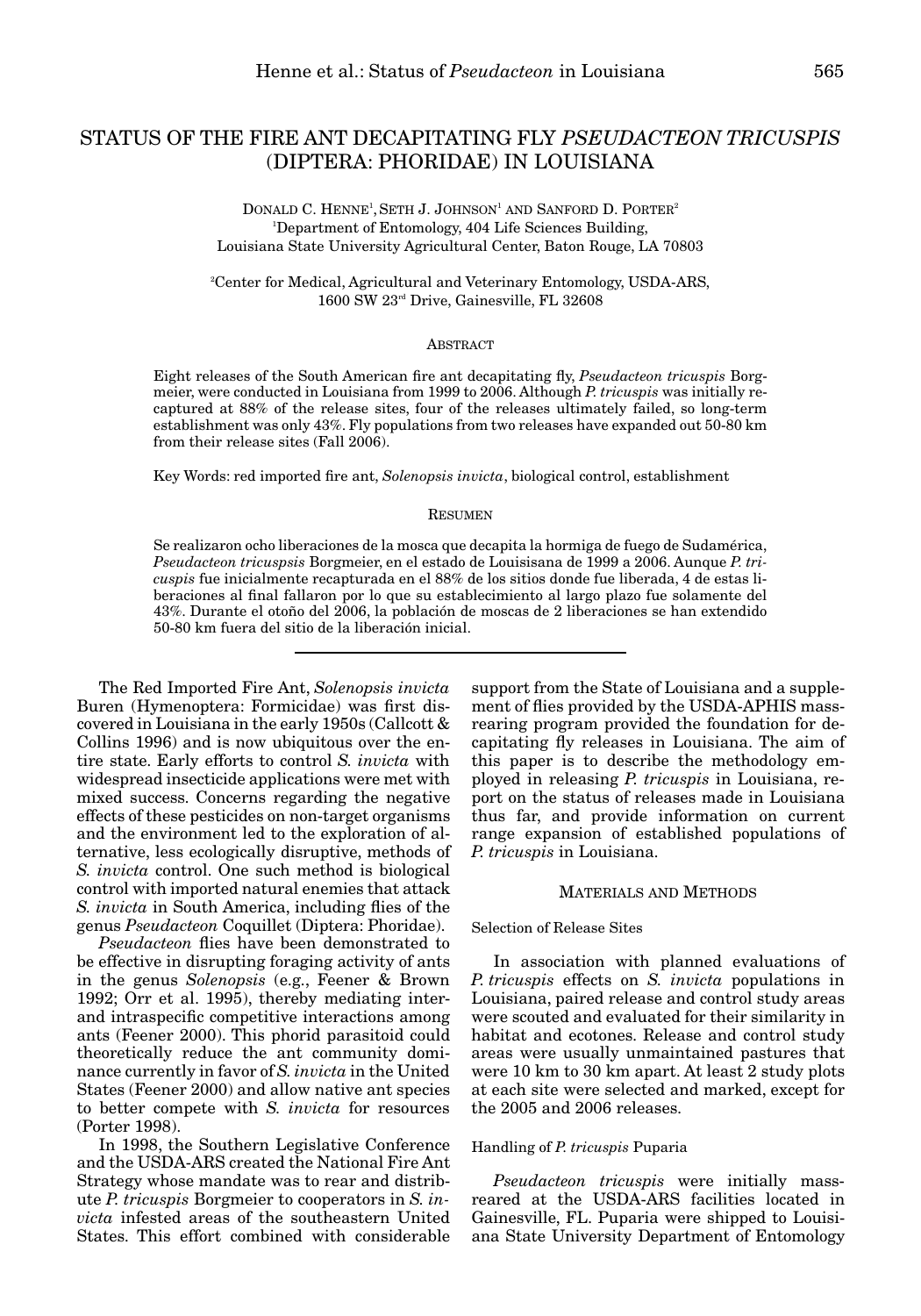for incubation until adult emergence.*Pseudacteon tricuspis* maggots develop and eventually pupariate inside individual *S. invicta* head capsules (Porter 1998). Head capsules were placed in small plastic cups [Solo® 59 mL Soufflé cup (B200)] containing plaster that was saturated with distilled water. These cups were held inside small plastic emergence cages  $(22 \times 12 \times 14 \text{ cm})$  (Fig. 1), and emergence cages were then placed within a larger environmental chamber set at 28°C with a 14:10 L:D photoperiod. Plaster blocks were moistened daily to maintain humidity (approximately 80%) inside emergence cages and minimize desiccation of puparia. We found that most flies eclosed and were capable of flight by 10:00 AM (CDT). To collect flies for releases, emergence cages were placed inside a larger holding cage and the flies were allowed to escape into the larger cage where they flew toward a light source. Flies were then aspirated and counted into 20 cm  $\times$  2.5-cm tubes, one end of which contained a slightly moistened cotton wad and the other a small opening over which a mesh screen was glued. Excess moisture was squeezed from the cotton wad to minimize condensation forming on the insides of the tubes. Enough flies to treat at least 10 *S. invicta* mounds per day (usually 300-400) were transported in a cooler from the laboratory for field releases. Releases were done daily in the afternoons over a 7-14 d period, depending on weather conditions and availability of flies. *Pseudacteon tricuspis* were released at seven locations in Louisiana, with two releases done at the same location (Table 1, Fig. 2).

# Release Methods

*Flies released at disturbed* S. invicta *mounds*. Four releases (Covington, the 2 Natchitoches releases, and Pitkin) involved simply liberating *P. tricuspis* adults near disturbed *S. invicta* mounds. Mounds were disturbed by removing approximately a 100-cm3 portion of the mound with a small spade, inverting, and flattening this portion with the spade for several seconds. Usually 20-50 flies were released at each mound by removing a cap on one end of the tubes, with the open mouth facing the mound within 30 cm and allowing the flies to escape and orient to the disturbed ants. The treatment period was 2 h, during which time *S. invicta* mounds were frequently disturbed to maintain ant availability to attack by *P. tricuspis*.

Styrofoam plate sun shields were employed to shade *S. invicta* mounds from full sun (Fig. 3). This was important to maintain *S. invicta* activity at the soil surface during phorid attacks, particularly when the weather was hot and/or the soil was dry. Soil surface temperatures achieved in full sun would otherwise increase the likelihood that *S. invicta* would retreat below ground to escape heat and desiccation. The upper critical thermal limit of *S. invicta* is reported to be around 40°C (Cokendolpher & Phillips 1990). Applying some water (0.5 liter) to the disturbed mounds during very warm  $(28-35^{\circ}C)$  and dry conditions before releases caused *S. invicta* to remain at the surface and available to attacking *P. tricuspis* females for longer periods (see also Porter et al. 2004). However, when ambient temperatures exceeded 36°C ants were reluctant to remain at the surface, even with the mounds shaded and moistened (see Discussion).

*Flies Released in Closed Containers.* At Norwood, Montpelier, Lake Arthur and Waverly, Louisiana we released *P. tricuspis* into large plastic storage containers (approx. 86 liters) containing *S. invicta* (Fig. 4), and also at a few disturbed mounds. Sides of containers were lined with fluon to prevent *S. invicta* from escaping. *Solenopsis invicta* from individual mounds were dug up with a shovel and deposited inside 3.8 liter talc-lined pails and the contents then carefully poured into the containers, along with brood and enough moistened mound substrate to cover the bottom (approximately 2 kg). Fire ant mounds were marked by number with wire stake flags, with the pails and storage containers marked by the same number as the source mounds to ensure correct identification of colonies when they were returned to the source mounds at the end of the treatment period. A wooden block was placed inside the storage containers to enable *S. invicta* workers to relocate brood to a protected area. A ventilated lid was placed over the containers and *P. tricuspis* were introduced through a hole of the same width as the tube containing the *P. tricuspis*. The exposure period was 2 h. The lid was slowly opened every 20 min and wooden blocks were repositioned to stimulate ant activity and maintain phorid attack. Treatment containers were kept in a partially shaded area throughout the 2-h treatment period to prevent overheating. After the treatment period had elapsed, treated *S. invicta* workers (and brood) were returned to the same mound from which they were collected and adult *P. tricuspis* were allowed to disperse into the surrounding environment. Treated mounds were watered (0.5 L/mound) after return of ants to reduce stress from desiccation and disturbance. When possible, releases of *P. tricuspis* were limited to warm, sunny days when air temperatures were  $>21^{\circ}$ C, as this has been demonstrated to be the flight threshold for *P. tricuspis* (Morrison et al. 1999).

#### Determining Status of Releases

Release sites were visited at 3-4-month intervals to determine the status of *P. tricuspis* at release sites. Normally, 10-40 *S. invicta* mounds were disturbed in the late morning and afternoon. Mound disturbances involved removing one-half of the exposed mounds with a shovel, inverting,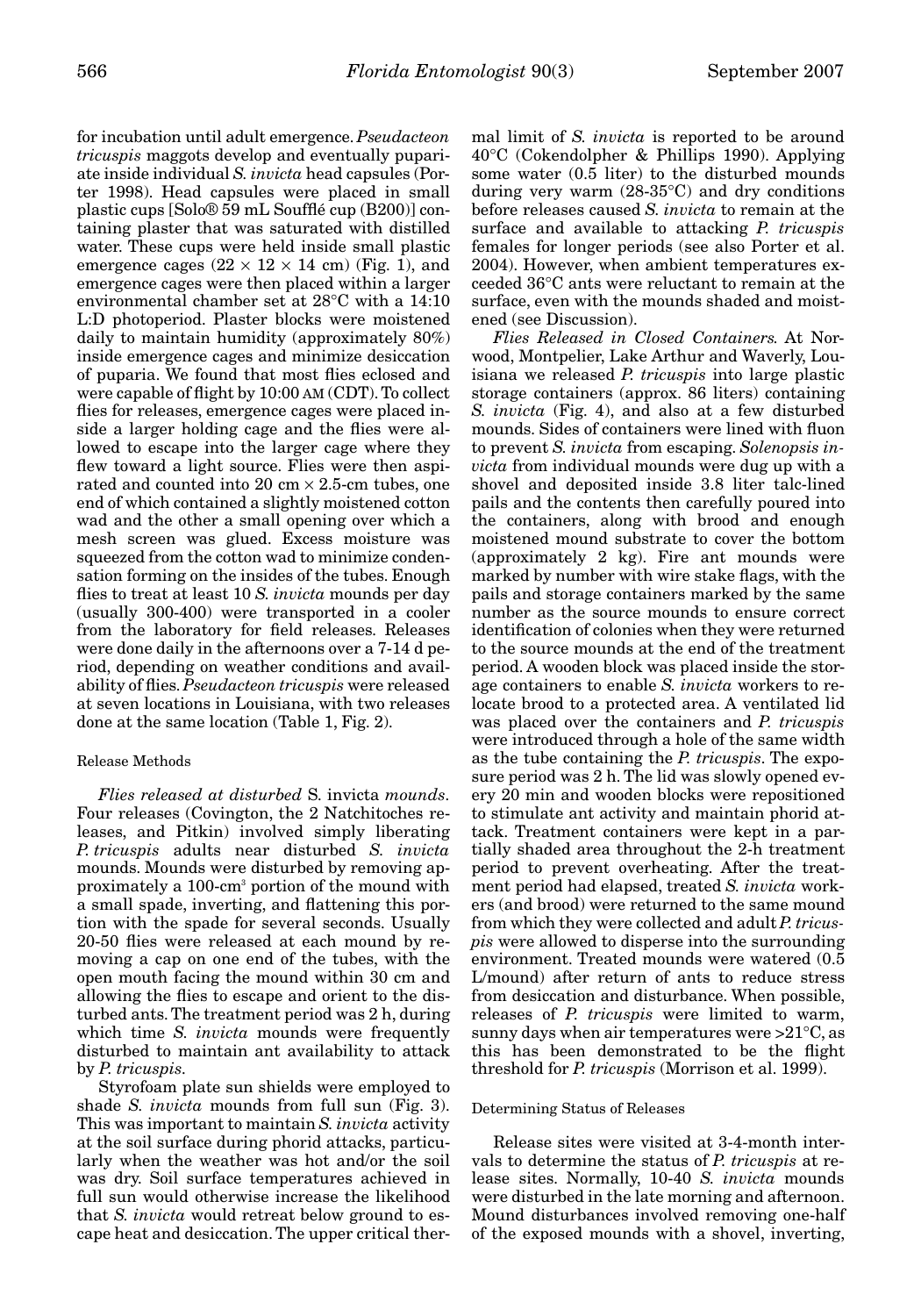

Fig. 1. *Pseudacteon tricuspis* emergence cage containing *S. invicta* head capsules. Fig. 2. Map of Louisiana showing *P. tricuspis* release locations (See Table 1 for details). Established locations are underlined. Shaded ovals are approximate range occupied by Covington (1) and Norwood (2) populations in 2005 and 2006, respectively. Nearest release site at Saucier, MS denoted by •. Louisiana State map courtesy of: http://baby.indstate.edu/gga/gga\_cart/ basela.gif. Fig. 3. Styrofoam plate shield in combination with a wire flag to shade a disturbed *S. invicta* mound during *P. tricuspis* releases. Fig. 4. Storage boxes containing portion of labeled *S. invicta* mound and wooden blocks. Box lids and pails for transporting mound portions are in the background.

and crushing this removed portion plus ants that appeared for 5-10 s. Disturbed mounds were visited 3 or more times in rotation and all flies seen were counted. Multiple locations at release sites were sampled during each visit to obtain information about the status of *P. tricuspis* populations.

### Evaluating Population Expansion

During the fall months (Sep-Nov) we attempted to locate the approximate limits to the populations of *P. tricuspis* in 4 cardinal directions (i.e. north, south, east, and west) of the release sites. At this time of year, *P. tricuspis* population densities are at their peak in Louisiana. Two observers each disturbed 5 *S. invicta* mounds and

awaited arrival of *P. tricuspis*. Mound disturbances were the same as above for determining status of *P. tricuspis* releases. If no flies appeared within 30 min of mound disturbance, then the observers moved 1-2 km towards the release area. If flies were observed attacking *S. invicta* at disturbed mounds, then the observers selected another location 1-2 km farther away from the release area. This procedure was continued until the approximate population limits were located. Expansion surveys of the Covington release were conducted from 1999 to 2005 and from 2003 to 2006 for the Norwood release. Flies were not observed at the Norwood release location during 2001 and very few  $(n = 2$  flies at 74 combined mounds surveyed May, Jun and Aug) during 2002.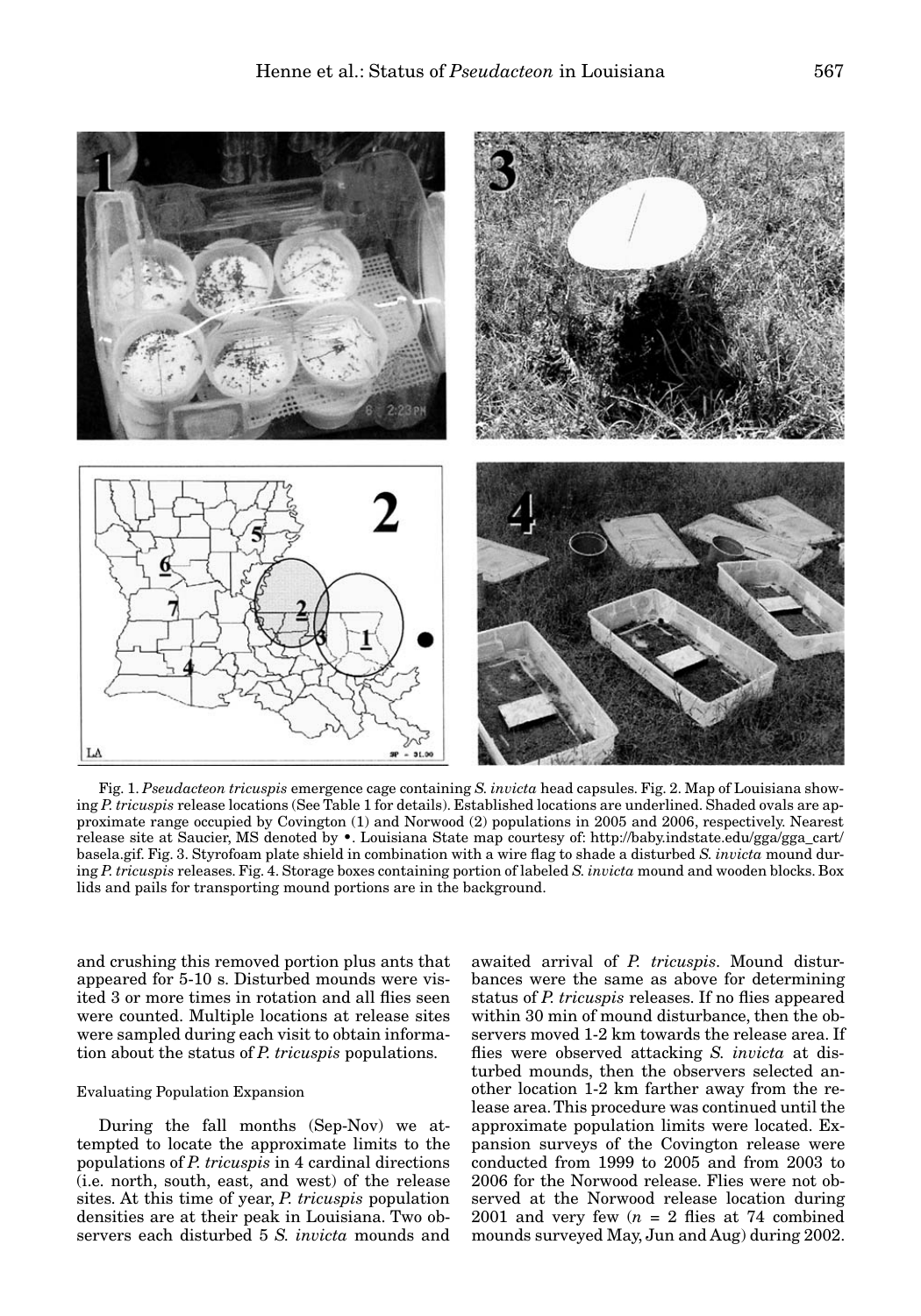| Location and GPS coordinates                                                                   | Dates of release  | Number<br>released | Method<br>of release             | Result      |
|------------------------------------------------------------------------------------------------|-------------------|--------------------|----------------------------------|-------------|
| 1. 17 km NE of Covington (St. Tammany Parish)<br>30°36'34"N, 90°01'18"W                        | 8-13 Sep 1999     | 2,165              | At disturbed<br>mounds           | Established |
| 2.9 km E of Norwood (E. Feliciana Parish)<br>30°59'8"N, 91°00'55"W                             | 27 Apr-8 May 2000 | 4,714              | Containers/dis-<br>turbed mounds | Established |
| 3. 1.5 km S of Montpelier (St. Helena Parish)<br>30°40'22"N, 90°38'18"W                        | 25 Sep-5 Oct 2000 | 3,510              | Containers/dis-<br>turbed mounds | Failed      |
| 4.5 km SE of Lake Arthur (Vermilion Parish)<br>30°04'08"N, 92°39'25"W                          | 2-11 Apr 2001     | 2,593              | Containers                       | Failed      |
| 5. Waverly (Richland Parish)<br>32°24'14"N, 91°21'57"W                                         | 17-27 Sep 2001    | 2,052              | Containers/dis-<br>turbed mounds | Failed      |
| 6a. 14 km S of Natchitoches (Natchitoches Parish)<br>$31^{\circ}37'57''N$ , $93^{\circ}4'7''W$ | 13-24 May 2002    | 1,907              | At disturbed<br>mounds           | Failed      |
| 6b. 14 km S of Natchitoches (Natchitoches Parish)<br>$31^{\circ}37'57''N$ , $93^{\circ}4'7''W$ | $2-16$ Jun 2005   | 3,300              | At disturbed<br>mounds           | Established |
| 7.4 km NW of Pitkin (Vernon Parish)<br>30°56'40"N, 92°58'32"W                                  | 12-23 Jun 2006    | 2,300              | At disturbed<br>mounds           | In progress |

TABLE 1. LOCATIONS OF *P. TRICUSPIS* RELEASES IN LOUISIANA, 1999-2005.

### RESULTS AND DISCUSSION

*Pseudacteon tricuspis* Establishment and Population Expansion

- 1) Covington release. As of Oct 2005 *P. tricuspis* were found at least 60 km north, and 50 km west of the release site. Population spread to the south reached Lake Pontchartrain by Oct 2004 (29 km). We were unable to determine the eastern limit of spread into Mississippi, as populations from the Covington release and a Mississippi release had fused in 2005. However, we did observe declining, then increasing, numbers of flies as we moved from west to east in southwestern Mississippi between the cities of Picayune and Harrison.
- 3) Norwood release. As of Oct 2006, flies from the Norwood release site were recovered at least 82 km north, 55 km south and 62 km west of the release site. The eastward expanding Norwood population fused with the westward expanding Covington population in 2006.
- 4) Montpelier release. *Pseudacteon tricuspis* initially established at Montpelier. Flies were observed at disturbed *S.invicta* mounds at least 1 km south and west of the release site during Oct 2001. However, despite subsequent repeated intensive searching from 2002-2005, we failed to observe any *P. tricuspis* at, or near, the Montpelier release site. However, spreading populations of *P. tricuspis* from the Covington release to the east and the Norwood release from the west reached this location in 2006.
- 5) Lake Arthur release. *Pseudacteon tricuspis* were never recovered from the Lake Arthur release site after repeated visits (May, Jul and Sep 2001; Apr, Jul and Aug 2002; May 2003).
- 6) Waverly release. A single fly was observed at one mound in 15 in Jun 2002. No flies were observed on subsequent visits in Jul and Sep 2002, Aug 2003, and Aug 2005.
- 7) Natchitoches releases. A single fly appeared at 2 of 10 mounds in Jul 2002, one of 10 mounds in Sep 2002 at the Natchitoches release site and none thereafter (Jun and Sep 2003). We made a second release in Jun 2005 at the same Natchitoches location as the 2002 release. In Oct 2005, one to 3 flies were collected at 7 of 10 disturbed mounds. Successful overwintering and establishment was confirmed in Sep 2006 when flies were collected at 10 of 20 disturbed mounds. It is unknown at this time how far *P. tricuspis* has spread from this location.
- 8) Pitkin release. Initial establishment of *P. tricuspis* at the Pitkin release site was confirmed on 31 Oct 2006, when a total of 34 flies were observed at 8 of 10 mounds.

Initial confirmed establishment of our releases was 88% (7 out of 8 releases). However, our longterm establishment rate of *P. tricuspis* in Louisiana (43% for releases up to 2005) is lower compared to Texas releases (60%) (Gilbert & Patrock 2002) and Florida releases (66%) (Porter et al. 2004). The failure of several Louisiana releases to establish, even when first generation flies had been recovered, may be attributed to environmental events. Extreme flooding to the extent that the release sites were almost completely submerged occurred at the Montpelier (Spring 2002) and Natchitoches (Fall 2002) release sites. Prolonged drought in north Louisiana during 2002 could explain the failure of the Waverly release, but weather conditions during the time of the release at this location were often cool, with tempera